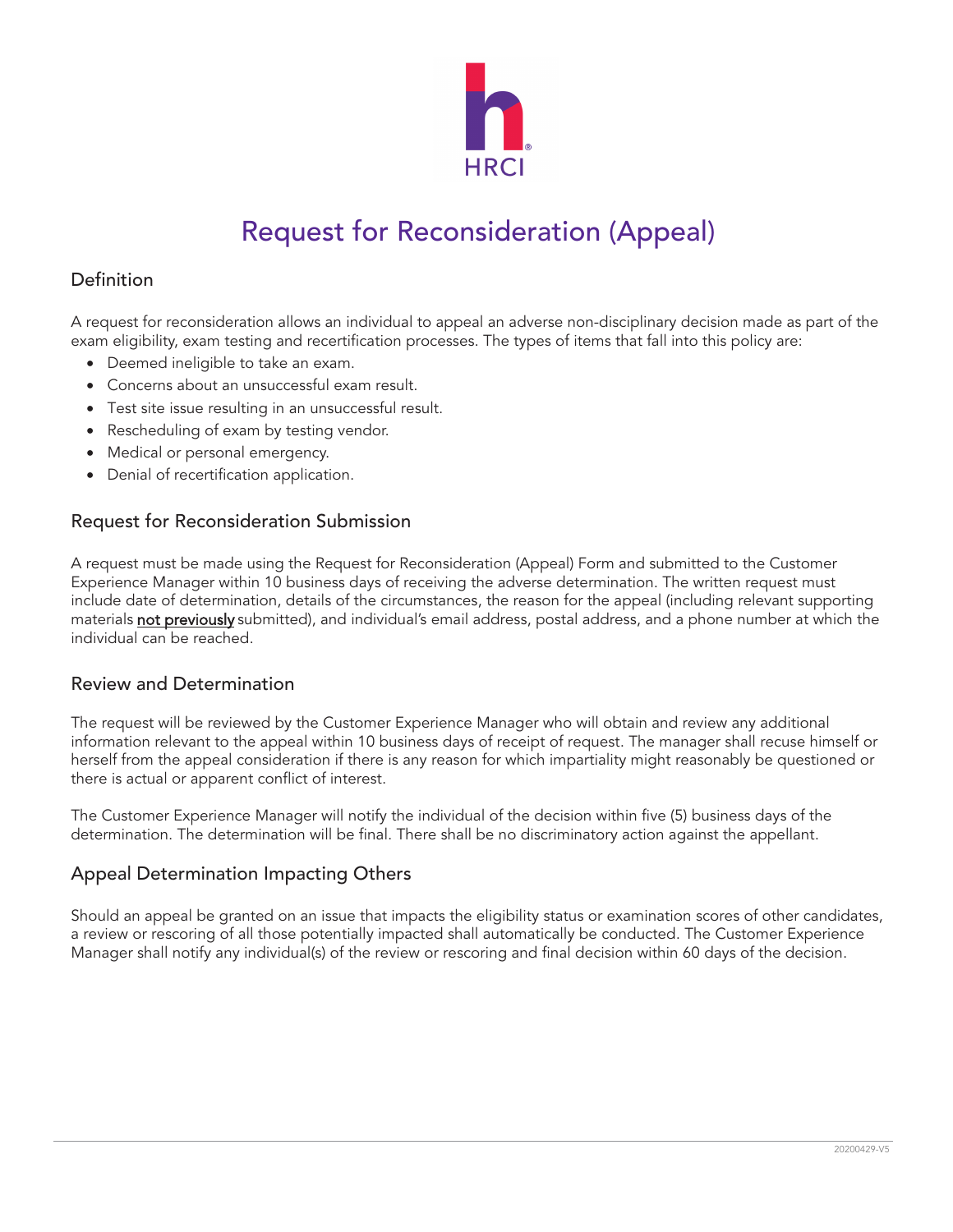

## Request for Reconsideration (Appeal)

Filling out a Request for Reconsideration (Appeal) Form allows an individual to appeal a non-disciplinary, adverse decision made as part of the exam eligibility, exam testing and recertification processes. The types of items that may fall into this policy are:

- Deemed ineligible to take an exam.
- Concerns about an unsuccessful exam result.
- Test site issue resulting in an unsuccessful result.
- Rescheduling of exam by testing vendor.
- Medical or personal emergency.
- Denial of recertification application.

A request must be made in writing within 10 days of receiving the adverse determination. Requests received after this time frame may not be considered.

| Name:                                             | <b>Contact ID Number:</b> |                       | Date: |
|---------------------------------------------------|---------------------------|-----------------------|-------|
| Email Address:                                    |                           | Date of Decision:     |       |
| Consideration Type (exam, recertification, etc.): |                           | Daytime Phone Number: |       |

| Details of the Circumstances:                               |
|-------------------------------------------------------------|
|                                                             |
|                                                             |
|                                                             |
|                                                             |
|                                                             |
|                                                             |
| Additional relevant documentation not previously submitted: |
| <b>Desired Outcome:</b>                                     |
|                                                             |

#### Processing Fee: US\$100 Non-refundable

Payment Information: HRCI accepts Visa, MasterCard, American Express, money order, certified/cashier's check or organizational check.

#### \*\*\*\*\*\*\*\*PLEASE DO NOT SEND CASH\*\*\*\*\*\*\*